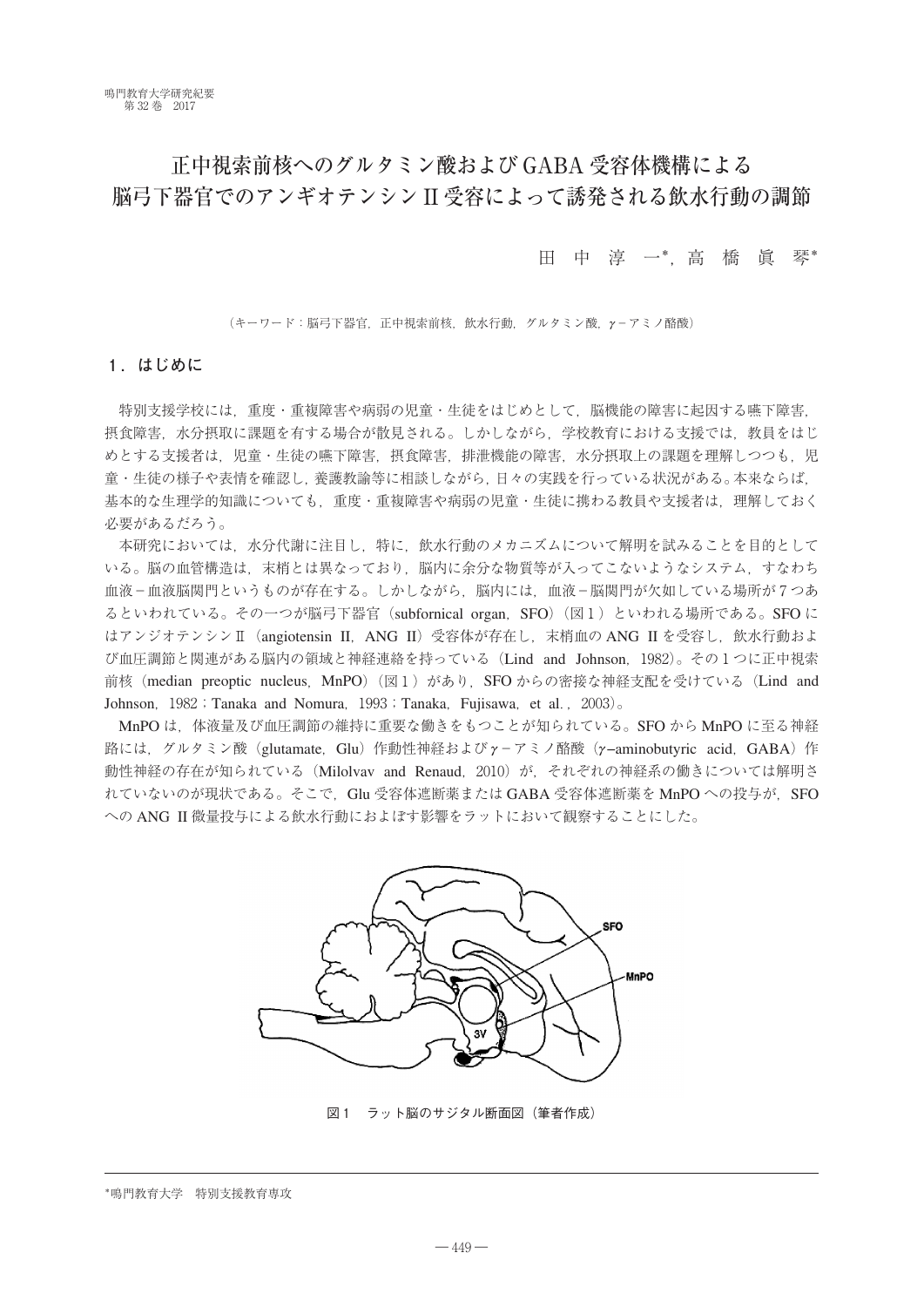# **2.方 法**

本研究は,日本神経科学会の動物実験基準に従って行った。実験は,ペントバルビタール麻酔下(60mg/kg i.p.) で行った。十分に麻酔のかかったラットを脳定位固定装置に固定した。

#### **2-1 動 物**

日本チャールズリバー社 (厚木市, 神奈川県) より購入した Wistar 系雄ラット (260-320g, 13-14週令, 50 匹)を用いた。

#### **2-2 ガイドカニューレの挿入**

SFOへのガイドカニューレの挿入には AG-8 (Eicom 社製)を, MnPOへのガイドカニューレの挿入には AG-12 (Eicom 社製) を用いた。両部位の脳地図上の挿入位置は, SFO が 1.0mm posterior to bregma, 0.0 mm lateral to the midline, 4.4 mm ventral to the cortical surface  $\mathfrak{S}$ . MnPO  $\mathfrak{t}$  0.3mm posterior to bregma, 0.0mm lateral to the midline, 6.6 mm ventral to cortical surface とした。両カニューレの頭蓋骨へ の固定は,ステンレススチール製ネジとデンタルセメントにより行なった。

#### **2-3 実験手順**

ガイドカニューレ装着の5日後,薬物投与を行い,飲水量と飲水を開始する時間(潜時)を測定した。ラット をケージから取り出し,ガイドカニューレの中に,注入用のステンレスチューブを挿入した。注入用チューブは, 約1mのテフロンチューブおよびガラスシリンジに接続しており、注入用ポンプ (EP-60, Eicom 社製) で薬 物投与を行なった。いずれの薬物の注入速度は,0.2*μ*L/min とした。薬物投与後20分間における飲水の潜時と 量を測定した。

#### **2-4 薬 物**

SFO に は,ANG II(Asp<sup>1</sup>−Ile<sup>5</sup>−ANG II)を50pmol 投 与 し た。MnPO に は,N−methyl−D−asparatate (NMDA)型受容体遮断薬である dizocilpine(MK801)を15nmol,non−NMDA 型であるキスカル酸(quisqualic acid)型またはカイニン酸(kainic acid)型受容体遮断薬である6−cyano−7−nitroquinoxaline−2,3−dion (CNQX) を40nmol 投与した。また, GABAA 受容体遮断薬である bicuculline methiodide (Bic) を100pmol, あるいは GABAB 受容体遮断薬である phaclofen (Phac) を100 pmol 投与した。いずれの薬物も生理食塩水 (Saline)に溶解したものを用いた。

#### **2-5 カニューレ部位の確認**

実験終了後,薬物投与部位に2%の Pontamine Sky Blue 溶液0.2*μ*L を注入して,注入部位を染色した。その 後,ペントバルピタールの大量投与を行い,脳を摘出した。50*μ*m の脳組織標本を作製し,Neutral red で染色 し,顕微鏡下で注入部位の確認を行った。

#### **2-6 統計処理**

データは,平均値±標準誤差で示した。分析は繰り返しのある一元配置の分散分析を用い,その後,t 検定に より解析を行った。

#### **3.結 果**

図2は、MnPOへの Glu 受容体遮断薬による遮断効果を表している。SFOへの ANG II 投与は、著しい飲水 行動を引き起こすことが示された。その ANG II 投与による飲水量は、MnPO への NMDA 型受容体遮断薬 MK 801または non−NMDA 型受容体遮断薬 CNQX の投与により有意に抑制された(いずれも P<0.01)。

一方,表1で見られる様に,飲水行動を開始するまでの潜時には影響を及ぼさなかった。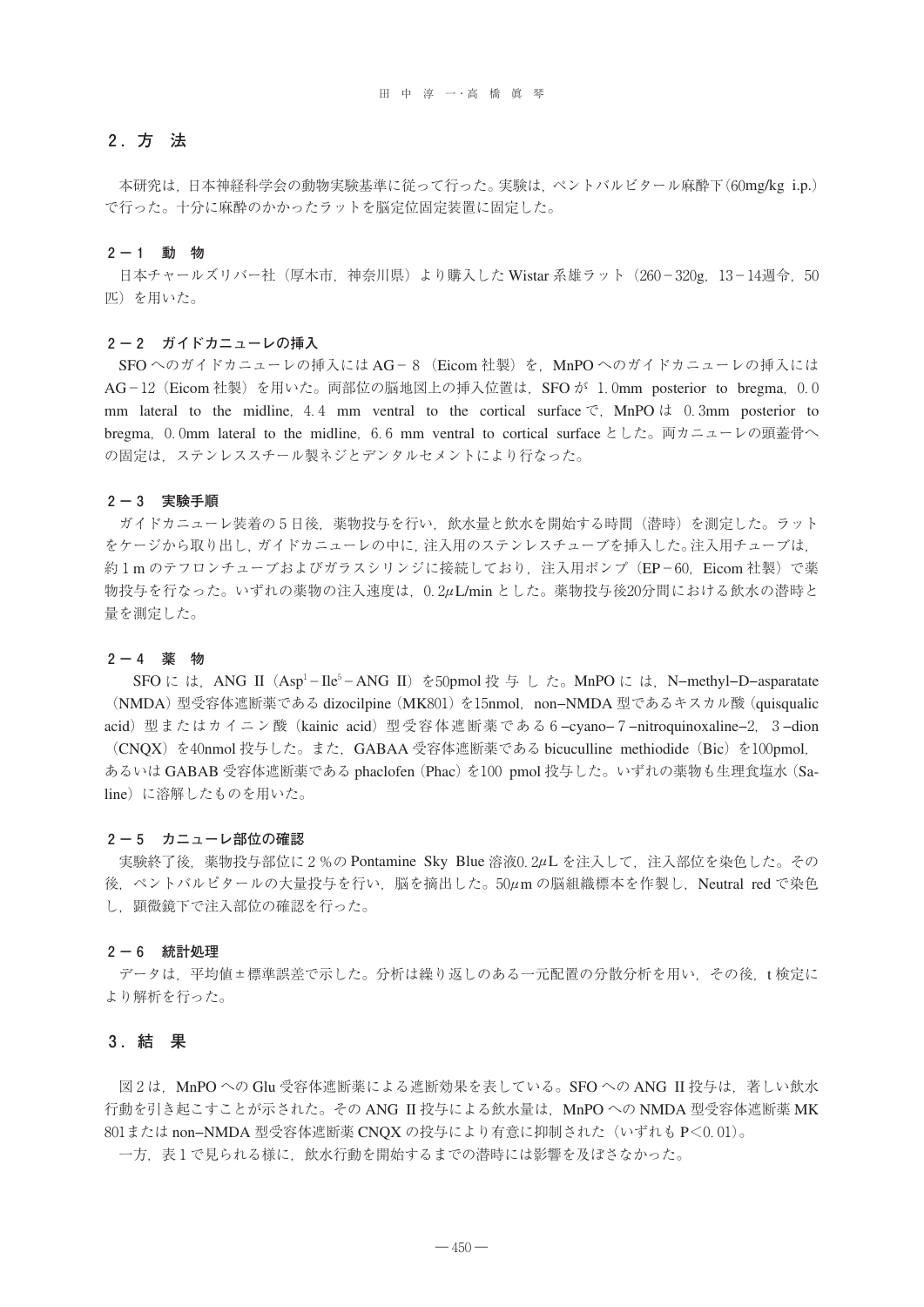

- 図2 SFOへの ANG Ⅱ 投与による飲水量の増加と飲水量に及ぼす MnPOへの Glu 受容体遮断薬投与の影響(n は,使 用ラット数を示す)
- 表1 SFO への ANG II 投与により誘発される飲水行動の潜時

| ANG II-Saline | $23 \pm 8$ s  |
|---------------|---------------|
| ANG II–MK801  | $26 \pm 7$ s  |
| ANG II-CNOX   | $21 \pm 10$ s |

図3に MnPO への GABA 受容体遮断薬投与による ANG II 投与誘発性の飲水量の遮断効果を示す。SFO へ の ANG II 投与により飲水量の増加が観察された。この ANG II 投与による飲水量は、MnPO への GABAA 受 容体遮断薬 Bic あるいは GABAB 受容体遮断薬の投与により飲水行動が有意に増加した(いずれも P<0.05)。 しかしながら,ANG II 投与により飲水行動を開始するまでの潜時には影響を及ぼさなかった。



図3 SFO への ANG II 投与による飲水量の増加と飲水量に及ぼす MnPO への GABA 受容体遮断薬投与の影響(n は, 使用ラット数を示す。)

表2 SFO への ANG II 投与により誘発される飲水行動の潜時

| ANG II–Phac   | $28 \pm 9$ s  |
|---------------|---------------|
| ANG II–Bic    | $29 \pm 11$ s |
| ANG II–Saline | $23 \pm 8$ s  |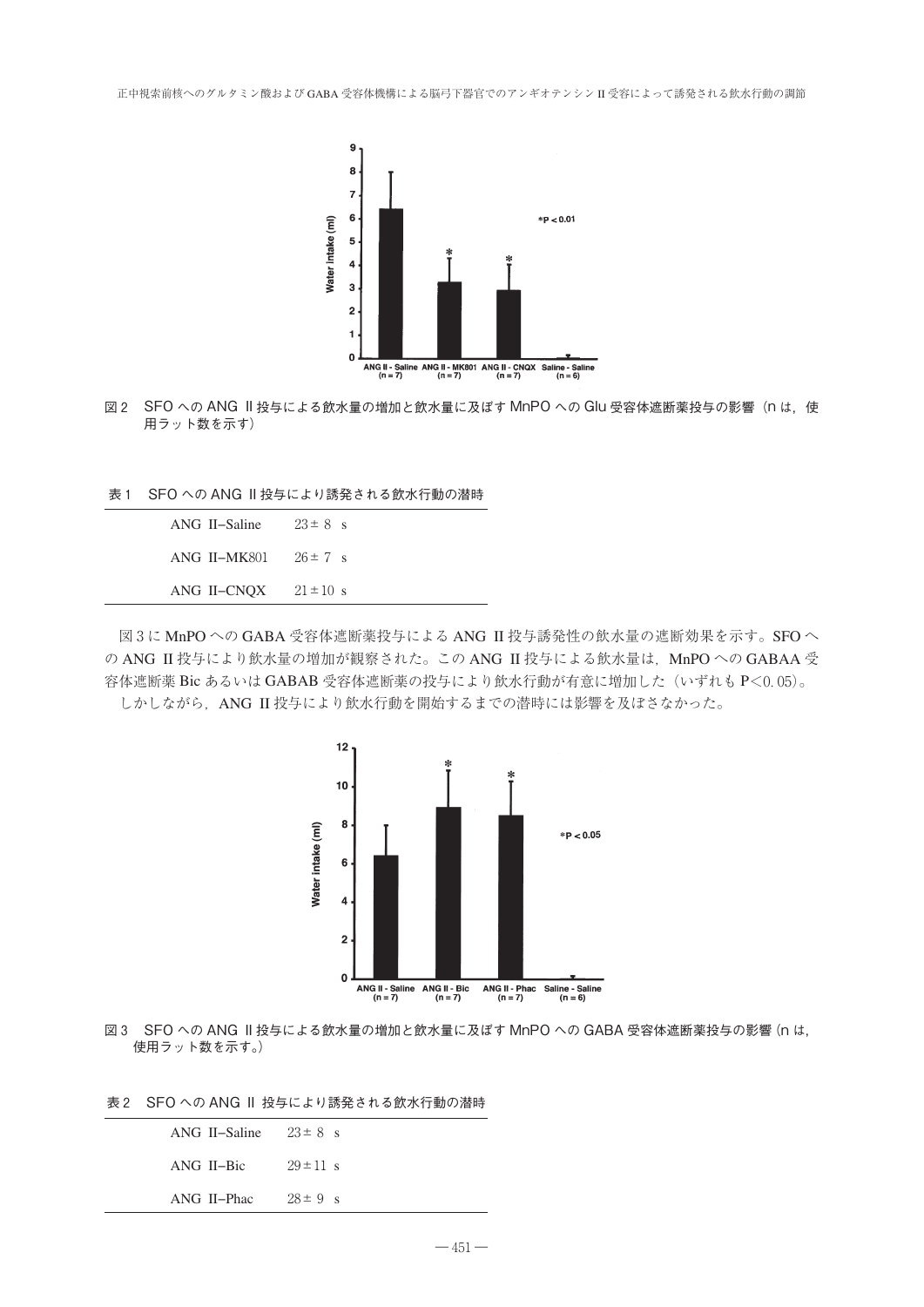# **4.考 察**

SFO からの MnPO への Glu 作動性神経路は,ANG II による飲水量の調節に対して少なくとも関与してお り、飲水量を増加させることが示唆された。詳細なメカニズムについては不明であるが、飲水行動の維持あるい は調節する機能を有していることが容易に考えられる。Glu 受容体には、よく知られているように,NMDA 受 容体と non-NMDA 受容体, 代謝型受容体 (Misoslav and Renoud, 2010) 等があるが, NMDA および non-NMDA 受容体が飲水行動の調節おいて同様の作用をもつことが本研究から示された。一般的に、NMDA 受容 体は,学習・記憶等に関与しているということが既に証明されており,その他の受容体は,早い伝達反応をつか さどっているといわれている。これらの受容体が、MnPO においていかなる役割を持つかを解明することが今 後の課題と考えられる。

一方,GABA 作動性神経は,一般的に神経活動を抑制することが知られている。本研究の結果においては, 受容体タイプの差異は観察されなかった。MnPO は、水分のみならず血圧調節等とも関係をもっている。例え ば,抗利尿ホルモンを分泌する視床下部室傍核と連絡があり,体液量維持のための統合部位である (Tanaka, 1989)とも考えられることから、SFO からの抑制性入力の持つ意義の解明が必要とされる。

学校教育における支援においても,教員をはじめとする支援者は,病弱や重度・重複障害がある児童・生徒の 嚥下障害,摂食障害,排泄機能の障害,水分摂取上の課題について,普段の塩分摂取量など生理学的指標と関連 付けながら検討することが必要であると推察される。

# **文 献**

Lind RW, Jonson AK, Subfornical organ−median prepotic connections and drinking responses to angiotensin II, J. Neurosci. 2  $(1982)$  1043-1051.

Miloslov K, Renoud LP, Metabotropc glutamatergib and GABAergic inputs from the subornical organ, J. Neurophysiol. 103 (2010) 1104-1113.

Tanaka J, Involvement of the median preoptic nucleus in the regulation of paraventricular vasopressin neurons by the subfornical organ in the rat, Exp. Brain Res. 76 (1989)  $47-54$ .

Tanaka J, Fujisawa, Nomura, GABAergic modulation of the ANG II−induced drinking response in the rat medial preoptic nucleus, Pharmacol. Biochem. Behav. 76 (2003) 43-51.

Tanaka J, Nomura M, Involvement of neurons sensitive to angiotensin II in the median preoptic nucleus in the drinking response induced by angiotensin II activation of the subfornical organ in rats, Exp. Neurol. 119(1993)235-239.